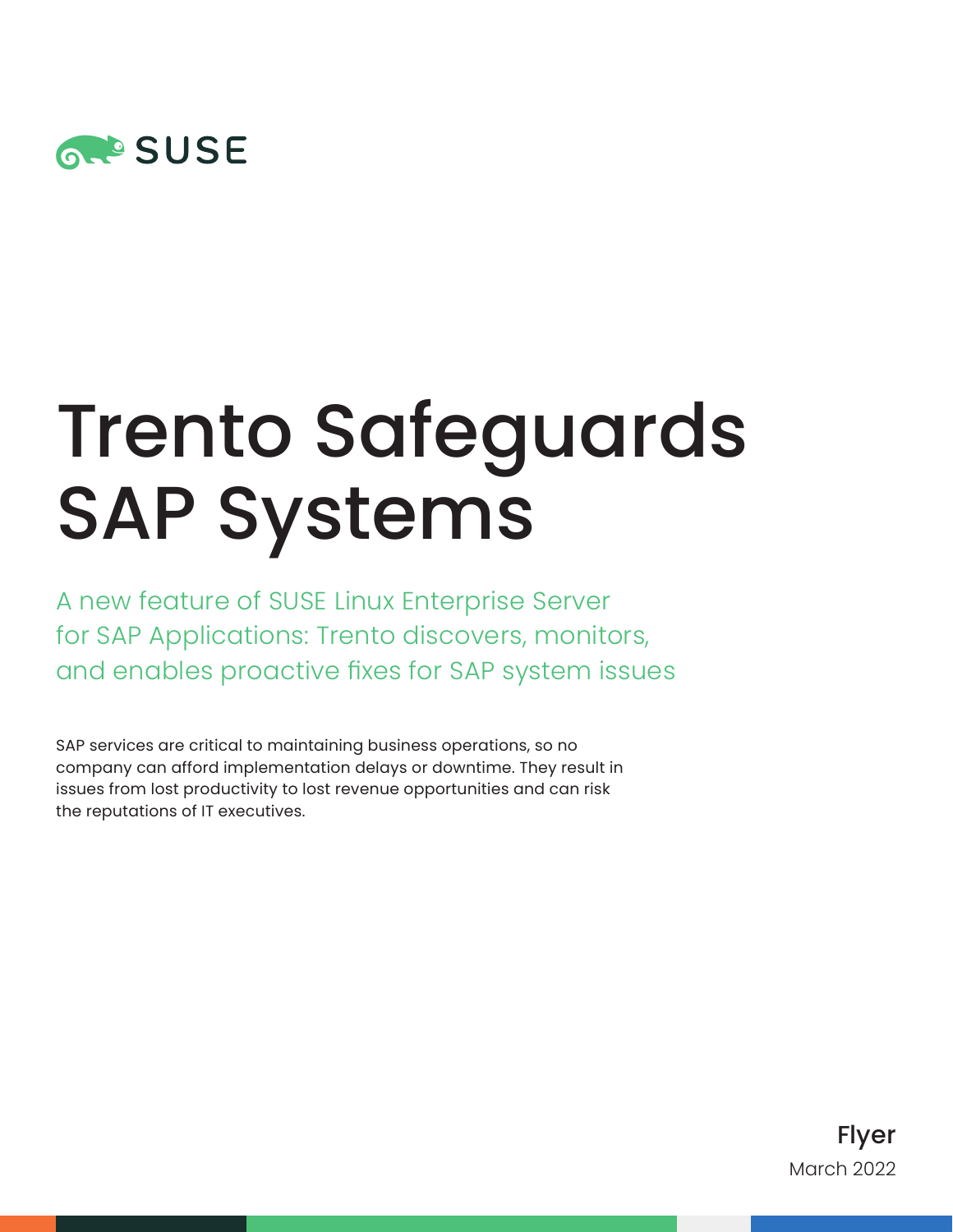

But it's a fact that SAP system environments can be complex, and it's often difficult to find the skills and resources necessary to deploy and maintain technologies like SAP S/4HANA and ensure they're safe from costly service risks.

Trento is a new feature that will soon be available with SUSE Linux Enterprise Server for SAP Applications. It protects SAP systems from those risks with these key features:

- Automatic discovery of SAP systems
- System monitoring and alerting
- Displays guidance to proactively fix SAP system problems
- All through a single console

## Protection against costly service risks

The number of organizations migrating to SAP HANA and SAP S/4HANA continues to grow. But the learning curve involved in moving to a new environment can make it a challenge to maintain high service levels. Trento enables IT staff to confidently set up an SAP system, and safeguard it from costly service risks. Even if you plan to hire a third-party systems integrator, Trento will ensure the SAP high availability configuration is deployed according to best practices, and systems are managed to recognized requirements.

Trento makes management easy with a single console view for discovery and monitoring of all SAP systems and ap-

#### At-a-Glance

Trento automatically identifies potential problems with high availability configurations, and suggests fixes.

- + Automatically discover all SAP system elements and applications, on-premises and in the cloud
- + Monitor SAP systems, applications, and high availability
- Receive alerts to eliminate high availability configuration errors that could cause costly downtime
- + Ensure only changes relevant to SAP domains are applied

plications, whether on-premises or in the cloud, which eliminates time-consuming asset documentation. The console displays all system elements, including servers, cloud instances, SAP HANA databases, and SAP S/4HANA and SAP NetWeaver applications and clusters, all in the SAP domain language, making it easy to understand the relationships between them.

Trento is deployed as a containerized application, making it simple to adopt and deploy on any SAP-supported server or cloud instance. Any Kubernetes engine, including Rancher K3S, Amazon EKS, or Microsoft AKS can be used to run and manage Trento.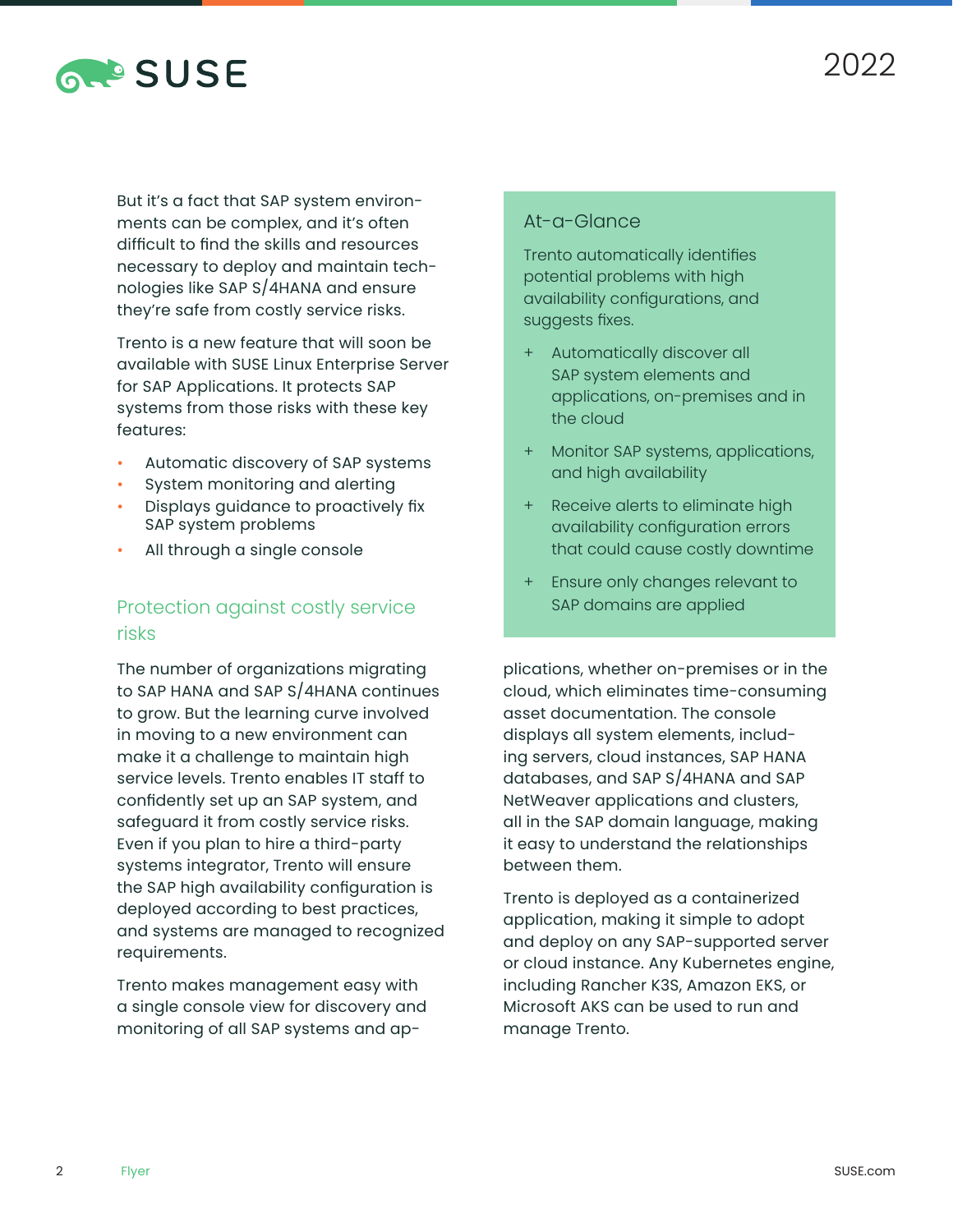

| trento                            | $\equiv$       |                                  |                                                                     |            |                         |            |              |                  |          |  |  |
|-----------------------------------|----------------|----------------------------------|---------------------------------------------------------------------|------------|-------------------------|------------|--------------|------------------|----------|--|--|
| Home<br>仚                         |                |                                  |                                                                     |            |                         |            |              |                  |          |  |  |
| $\Box$<br>Hosts                   |                | Updated at: 21/01/2022, 12:56:59 |                                                                     |            |                         |            |              |                  |          |  |  |
| Pacemaker Clusters<br>$\Delta$    |                |                                  | <b>Pacemaker Clusters</b>                                           |            |                         |            |              |                  |          |  |  |
| <b>SAP Systems</b><br>G           |                | Health                           |                                                                     |            |                         |            |              |                  |          |  |  |
| <b>HANA Databases</b><br>$\equiv$ |                | $\circ$<br>$\oslash$ Passing     | $\boxed{\circ}$<br>A Warning                                        | O Critical | $\left(1\right)$        |            |              |                  |          |  |  |
| Settings<br>প্ৰী                  | $\check{~}$    |                                  |                                                                     |            |                         |            |              |                  |          |  |  |
|                                   | <b>Filters</b> |                                  |                                                                     |            |                         |            |              |                  |          |  |  |
|                                   |                | Health status                    | Cluster name                                                        | SID        | Cluster type            |            | Tags         |                  |          |  |  |
|                                   |                | Cluster name                     | Cluster Id<br>b8e98a26f807263ea4149fb0780dec3d<br>hana_cluster<br>A |            | Cluster<br>type         | SID        | Nr.<br>Hosts | Nr.<br>Resources | Tags     |  |  |
|                                   |                |                                  |                                                                     |            | <b>HANA</b><br>scale-up | <b>HDP</b> | 2            | $\overline{7}$   | Add tags |  |  |
|                                   |                | $\bullet$<br>netweaver cluster   | 29669596514f9e9593a99d42c7103cae                                    |            | Unknown                 |            | 2            | 9                | Add tags |  |  |

Discover and view information about host systems, Pacemaker clusters, SAP systems, and SAP HANA databases.

## A best practices guide transformed into software

Think of Trento as a best practices guide that's been transformed into a highlyintelligent compliance-as-code solution. It checks system configurations running on SUSE Linux Enterprise Server for SAP Applications against relevant ideal configurations. If Trento finds an invalid configuration, it highlights the issue in the console. IT Administrators can receive an alert then simply click on the error to discover what the problem is and, in most cases get command line instructions on how to fix it.

The initial release of Trento focuses on identifying and fixing high availability configuration issues. It ensures HA configurations are set up correctly, and continuously checks cloud and server HA configurations against documented best practices in SAP Notes. In the future, Trento will include additional checks and

remedies, as well as more automation, making management of the SAP infrastructure even simpler.

## Constant monitoring of the SAP landscape

Trento doesn't just find and facilitate fixing potential high availability issues in the SAP landscape. The console also enables system monitoring using Prometheus exporters and Grafana for data aggregation and timeline visualization. This means that an IT team can evaluate other key metrics to complement Trento's automatic monitoring of the high availability clusters. Plus, what makes SUSE monitoring unique is that it not only checks server and cloud instance metrics through the operating system, it also checks SAP HANA databases, and HA failover transitions.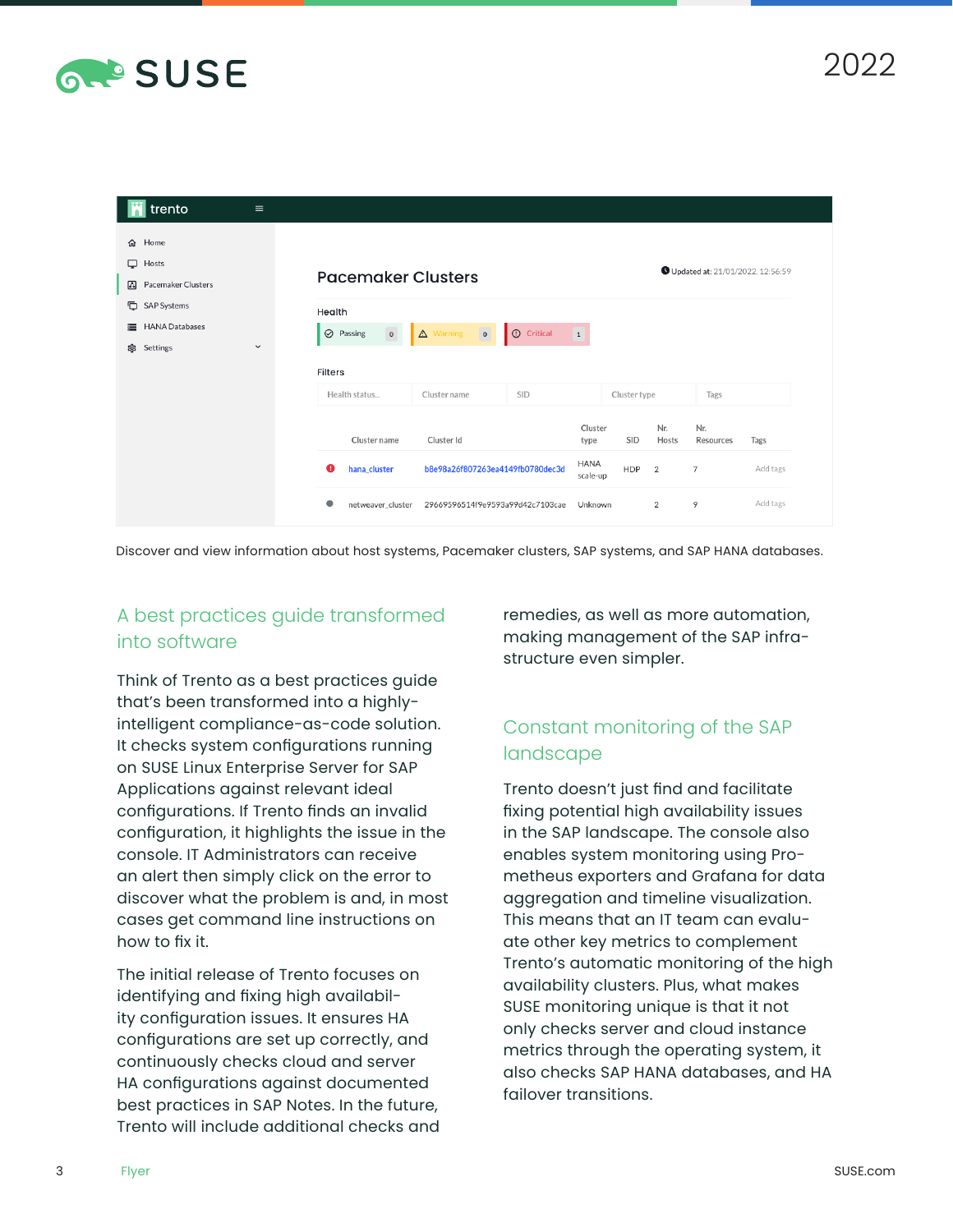



Trento identifies configuration errors with recommended corrective actions.

#### Trento safeguards SAP systems

Whether deploying new SAP services, or maintaining an existing SAP infrastructure, no organization can afford implementation delays or downtime. Trento can help your IT staff protect SAP systems from costly service risks through its unique SAP-services-centric automated discovery, advanced monitoring, and ability to proactively fix SAP system problems, all from a single console.

## [Learn more about SUSE Trento at](https://suse.com/trento)  [suse.com/trento](https://suse.com/trento)

Trento is currently in the "Ramp Up" phase of development for customer evaluation prior to becoming generally available in 2022. New and existing customers with SUSE Linux Enterprise Server for SAP Applications will be entitled to use Trento at no additional charge.

To participate in the Ramp Up program, email: [trento-project@suse.com](mailto:trento-project%40suse.com?subject=)